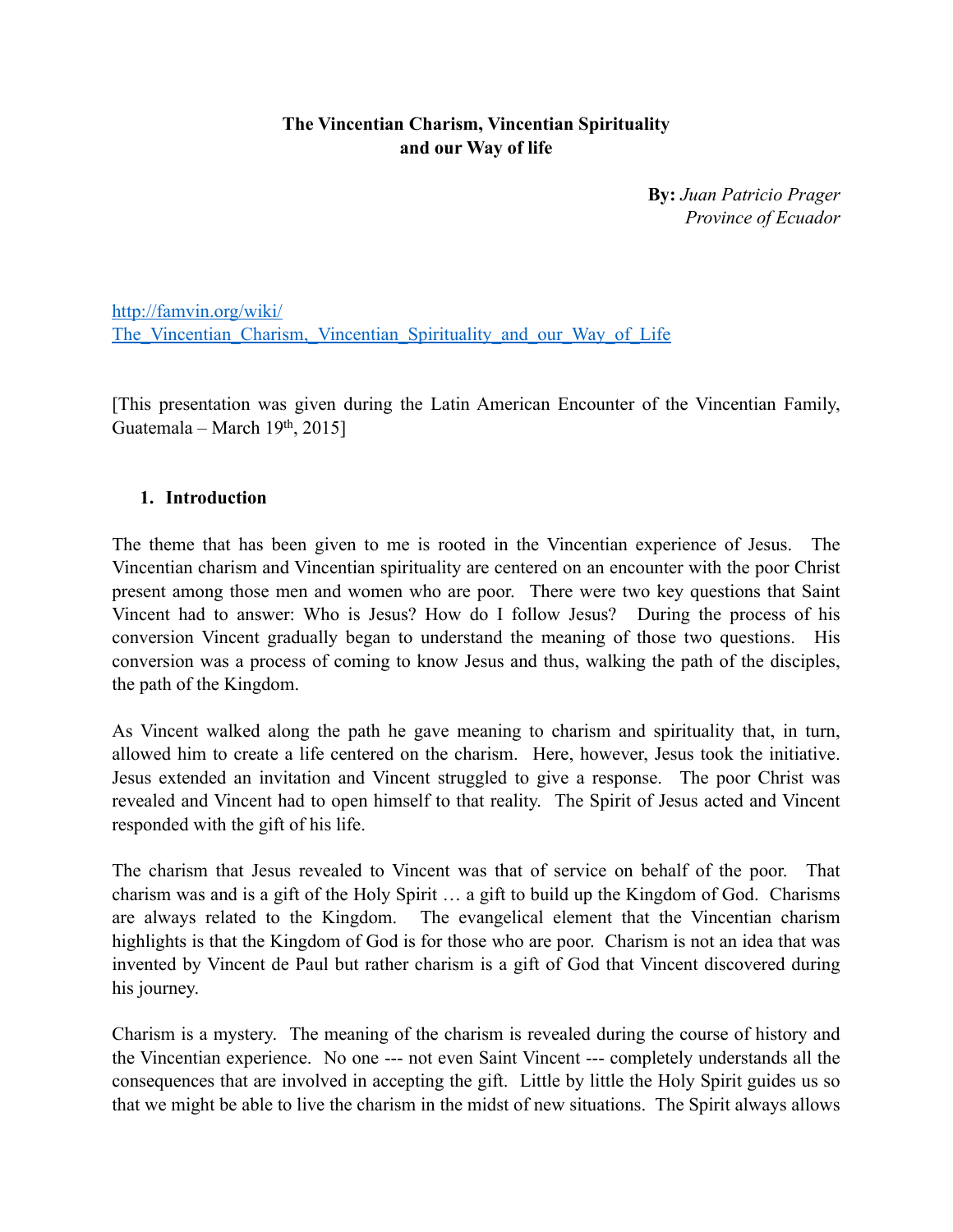new revelations, new ideas and new lifestyles that will ultimate enable people to live the charism.

The charism always includes the dynamic of "call-response". The poor Christ calls us from the peripheries and invites us to respond. Vincentian spirituality is the response to the call of the poor Christ dwelling in the midst of those who are impoverished.

It should be stated that Vincentian spirituality is not a series of references to the writings of our Holy Founder nor is it some prayer formulary or virtues or works or acts of piety. Rather Vincentian spirituality is the following of Jesus present among those who are most poor and excluded from society. Certainly all of those other realities have their place, but only in as much as they help us to follow Jesus, evangelizer of the poor.

Allow me now to point out five characteristics of a Vincentian spirituality that allows us to live the charism.

## **2. Five characteristics of Vincentian spirituality**

## **2.1. God leads us into the midst of the world**

In the person of Jesus God becomes inserted into our world as brother and savior. God does not save us from above nor from outside but rather as a part of humankind.

We do not bring Christ to the world! Quite the contrary ... it is God who leads us into the midst of the world. The world is God's creation, the place of God's grace and the place of our salvation. To separate ourselves from or to attempt to escape from the world is not a Vincentian way of acting. Yes, sin exists in the world and so there are elements that blur and hide the presence of God, that disfigure God's image. But, as Saint Paul states, where sin abounds, grace abound in great abundance.

Vincentian spirituality is a commitment with the world. The problems of the world are our problems. All the sufferings and weaknesses of our brothers and sisters are not foreign to us. Perhaps we do not have all the answers to their problems. Nevertheless, we stand together with them, shoulder to shoulder, and with all those who journey through this world we question the present reality of the world. Here, the task is to be more human.

We are in the world as people who are bearers of the gospel message. To evangelize is not only to catechize and celebrate the sacraments. Rather evangelization is liberation from every evil that oppresses humankind … it is to create a new relationship with God the Father and with our brothers and sisters.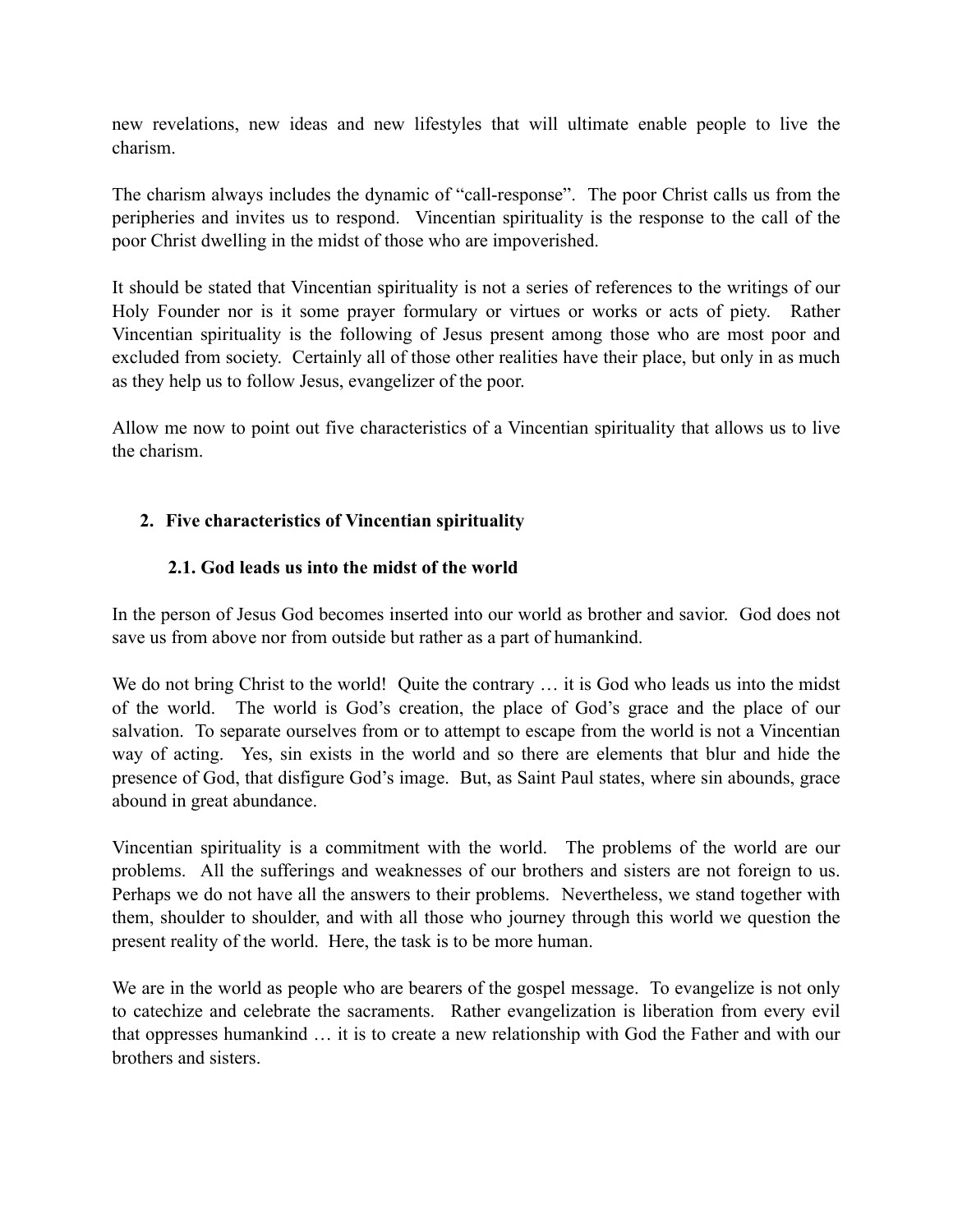The Good News of the gospel is not good news because I say so but rather because men and women experience a transformation in their evil situation. Evangelization does not begin with pious words or the recitation of verses from the Bible, but rather evangelization begins with a response to the bad news that people endure in their flesh and bone: hunger, unemployment, conflict, violence, lack of meaning in their life, poverty.

### **2.2. God waits for us among the poor**

When Christ invites us to follow him, he does so from the midst of the poor … and from the midst of the poor we have to answer: who is God? Who are the poor? How do we reconcile ourselves with the poor? This is the primary axis of our spirituality. Allow me offer three clarifications:

- *The poor have value in themselves:* I do not reach out to the poor simply because Christ is present there. I reach out to the poor because they are my brothers and sisters who are suffering. They are a priority in the Kingdom of God and therefore, I care for the poor because they have a personal human dignity; they are the subjects of their own life and not the recipients of sympathy and alms.
- *Christ calls us to serve the poor, not only "the good poor":* At times we speak about being evangelized by the poor. I do not believe that we understand that phrase correctly. We are speaking about "the good poor", those who go to Mass, live a good moral life, share from their own poverty. I believe, however, that the call is to serve the poor, good and bad alike. We cannot ask people if they are worthy or not of our service and then care for them according to their response. Yes, even bad people will evangelize us and we are called to love those who are not so loveable. It is often those who are not loveable who will put us in contact with our own sinfulness and weakness ... those who are not loveable invite us to be compassionate.
- *Christ's presence is sacramental:* Saint Vincent speaks about "encountering" Christ in the poor and rarely does he speak about "seeing" Christ in the poor. That is because Christ's presence is sacramental and not physical. To speak about "seeing" Christ in the poor creates confusion because it is a pious manner of speaking but does not correspond to our experience. If one literally "sees" Christ in the poor that one is either a mystic (and there are not many mystics) or one needs professional help. To speak about "seeing" Christ in the poor is to create a world of fantasy and false expectations. The experience of Christ in the poor is sacramental. It is a faith experience that tells me that the encounter with the poor is more than a passing event. It is not a self-evident truth but rather is the result of a faith-filled reflection on the encounter with the poor. Frequently I only become aware of Christ's presence after said encounter with the poor.

# **2.3. Christ invites us to participate in the mission**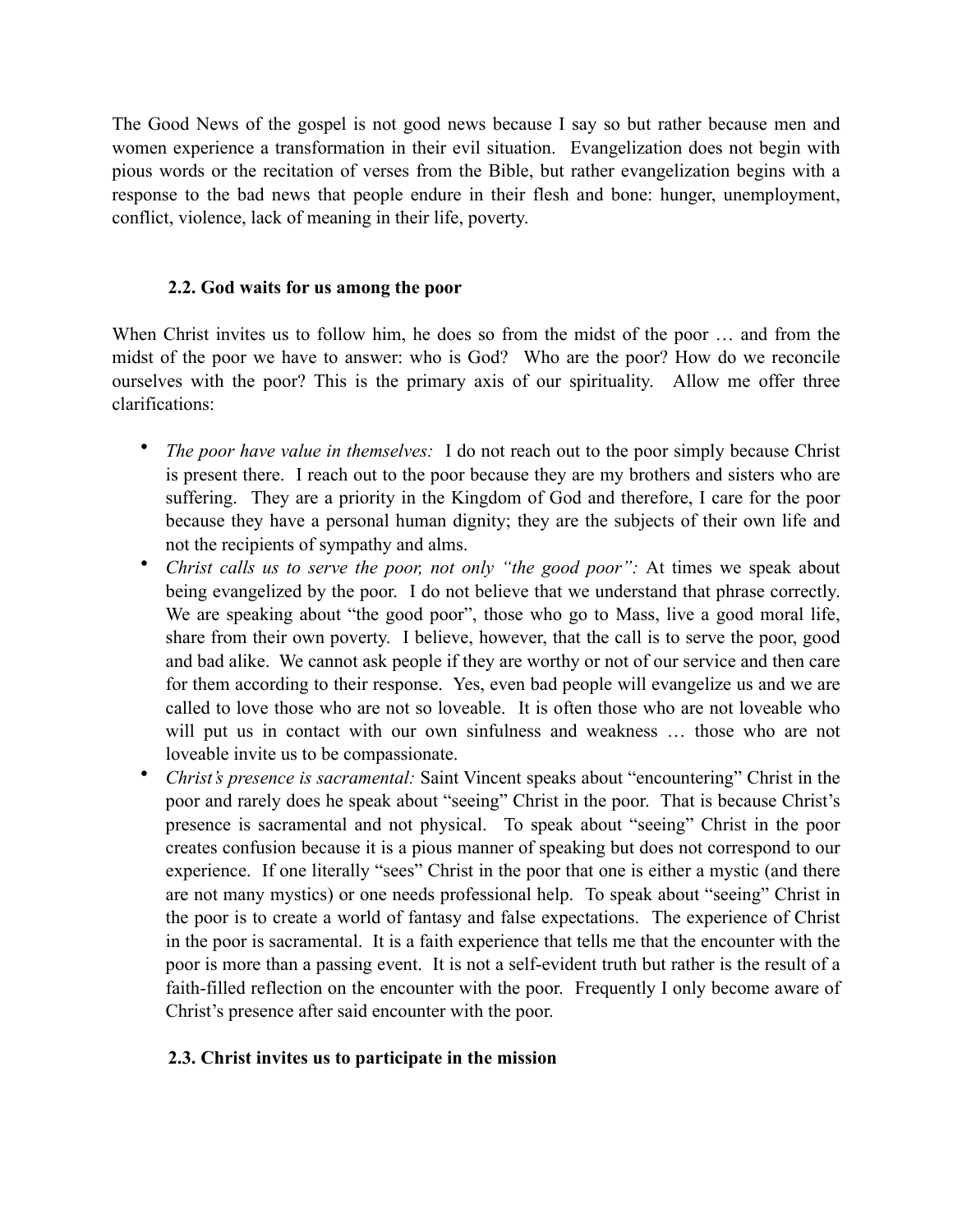To follow Christ among the poor means that we are missionaries. The missionary spirit is not a desire to walk and move from place to place. In fact, going from one place to another to another is probably more an obstacle rather a positive element of the mission.

To be a missionary is to leave one's proper world and one's secure place in the world in order to enter the world of the other; it is to leave one's place in order to enter the place of the poor and to accompany the poor with the gospel. This is a difficult task. From an economic and social perspective we are probably somewhere in the middle while the poor live on the peripheries … and there on the peripheries there is a distinct reality, different values, a different culture, different religious expressions. Here we are not necessarily referring to some geographical change but rather to be a missionary is to adapt oneself to the reality of the poor.

A danger for every missionary is to impose one's reality on another: my way is the only way; my religious expression is the only valid one; I know what the poor need and what they want (without having to ask them). It is here that the Vincentian virtues take on an important role: the humility to listen and to accompany without ordering; the simplicity to understand my true motives with regard to mission; the mortification to sacrifice something of myself for the good of those who are poor; the gentleness to resolve cultural clashes; charity and evangelical zeal expressed in a desire to enter into a new world.

To state this more simply: the missionary challenge is to know how to live and share the gospel in another reality.

### **2.4. Christ sits with us in prayer**

Vincent speaks about being contemplatives in action … he is not telling us that we have to become monks or cloistered men and women nor is he promoting a form of spiritual schizophrenia which separates the spiritual life from the apostolic (pastoral) life. Rather Vincent is encouraging us to allow Christ and his gospel to enlighten the various situations of our life. We are invited to engage in a personal dialogue with Christ about our experience among the poor: the signs and the countersigns of the Kingdom, our personal and interior reactions, community possibilities, etc.

Prayer is not something we do for God but rather is something that God does for us. In the dialogue with God, God make us more sensitive to his presence and his movement in history. God questions us, strengthens us and points out the path of love and justice and freedom.

### **2.5. Christ enables us to be charitable**

The goal of Christian spirituality is love. When speaking about Vincentian spirituality that love is more specific since it refers to the communication of mercy and solidarity to those persons who are excluded from society.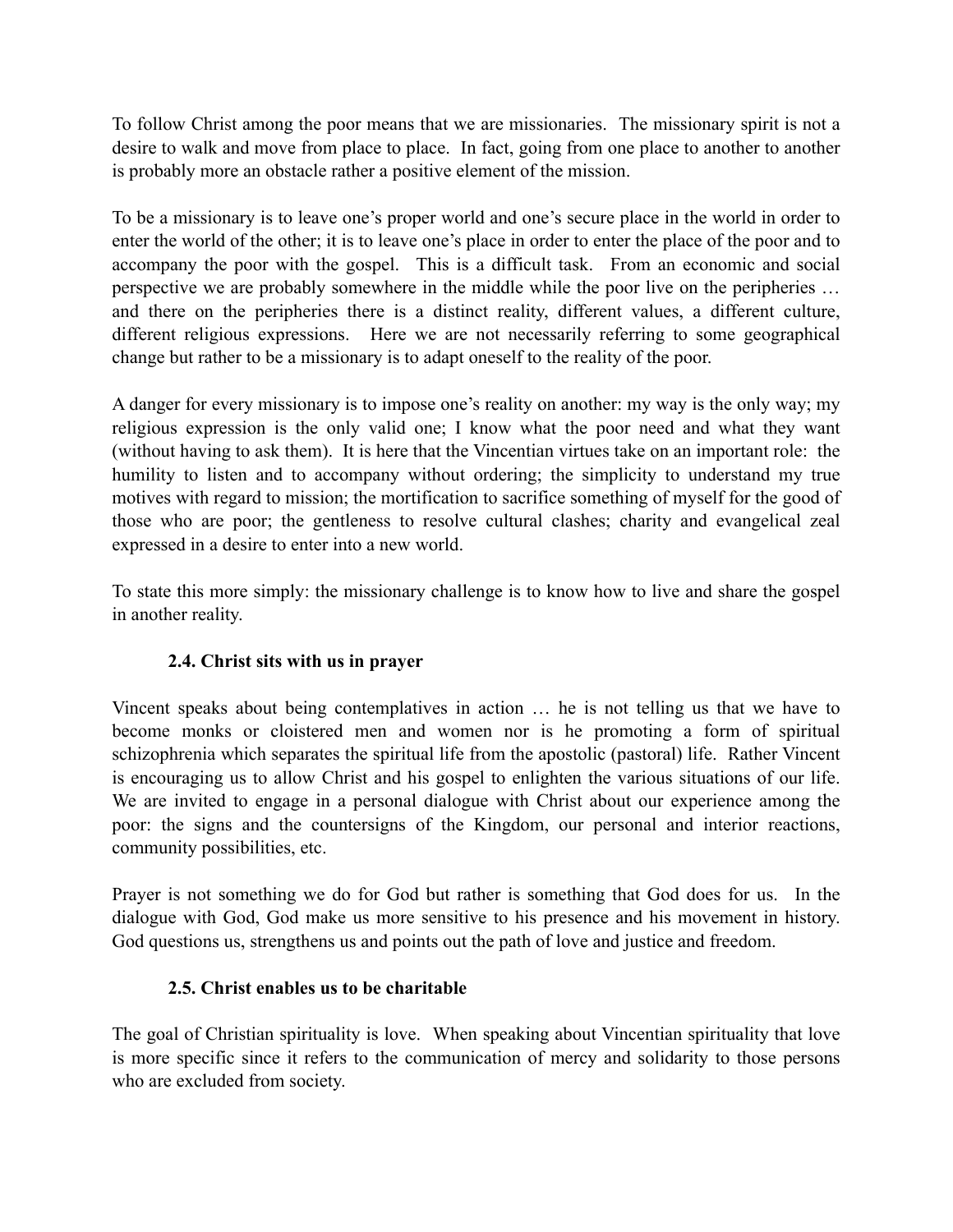Saint Vincent spoke often about Providence which should not be understood as a form of Christian good luck. We are mistaken if we understand Providence to mean that things will turn out well. Providence is God's desire to save all his children from evil. We are all in God's hands and God us to create new possibilities for life: fraternity, organization, justice, reconciliation, etc. We share what we have received from God, namely, his mercy. Even when things do not turn out well, God's Providence is still present. Christ and his followers always seek the good for their brothers and sisters and offer them the hope of something new.

Charity is not simply works and projects. Rather it is an encounter between brothers and sisters. Gustavo Gutiérrez says: *You say you love the poor; what are their names?* It is very possible to serve the poor without listening to them, without giving them our time and our life. Ultimately, Vincentian spirituality means we insert ourselves among the poor in order to love them as brothers and sisters.

## **3. Lifestyle**

The characteristics of Vincentian spirituality are incarnated in a lifestyle. That includes the structures of our groups, our works, our religious expressions, etc. In this gathering we are from many countries and many cultures. I will not even attempt to mention all the different possibilities. Perhaps in the small groups we can better grasp that reality. Here I simply want to mention some elements that can help us in our reflection on our lifestyle:

- **Formation:** We have to examine the manner in which we are preparing the members of
- the different branches of the Vincentian Family. Is it a formation that enables them to insert themselves into the life of the poor? Does our formation create a missionary attitude of listening and adaptation? Do we really present a Vincentian spirituality?
- **Dialogue with the poor:** Doing things for the poor is not enough. The more important question is: Do we approach the poor as brother and sisters who listen to them? We have to create structures and opportunities so that the poor can speak and offer an opinion with regard to our service.
- **Team work:** One of the signs of the Kingdom is the building up of a community. One of the signs opposed to the Kingdom is the inability to work as a team. There is a need to create bonds among the branches of the Vincentian Family, other groups and with the poor themselves.
- **Apostolic Reflection:** It is important to reflect upon our service on behalf of the poor. We have to ask serious and honest questions about our apostolate: what are we doing? Why do we do this in the way that we do? What are the needs of the poor? What is the